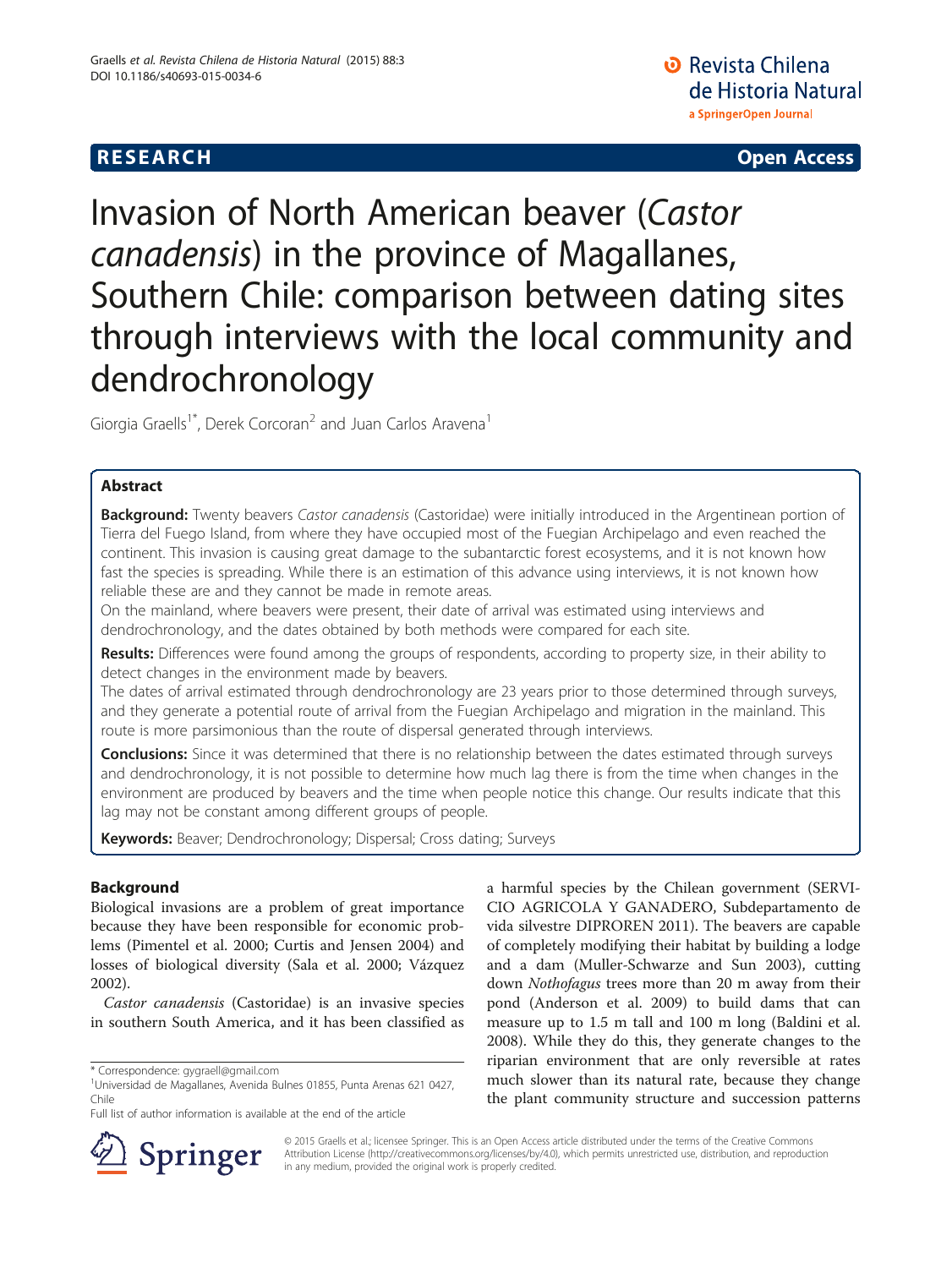and prevent the natural regeneration of forests and aquatic ecosystems (Anderson et al. [2006;](#page-7-0) Martínez Pastur et al. [2006](#page-7-0)). In such conditions, only the seedlings of Nothofagus antarctica are capable to establish successfully, which could help the regeneration of the riparian forest, but only in the long term (Anderson et al. [2009\)](#page-7-0).

Since 1946, when 20 beavers were released in a single event in the Argentine side of the Island of Tierra del Fuego (Pietrek and Fasola [2014\)](#page-7-0), the population of beavers has expanded to the whole of the island, most of the Fuegian Archipelago and even to the South American continent (Skewes et al. [2006](#page-7-0)). On the Chilean side of Tierra del Fuego alone, the beaver population has been estimated at around 41,000 individuals (Skewes et al. [2006\)](#page-7-0), with lower densities in steppe ecosystems and higher densities in Nothofagus pumilio (Nothofagaceae) forests (Skewes et al. [1999](#page-8-0)). This difference has been interpreted as a preference of the species for forested habitat environment over the steppe (Skewes et al. [2006\)](#page-7-0).

Skewes et al. ([2006](#page-7-0)) recounted the information of beaver sightings in Tierra del Fuego Island (both Chilean and Argentinean side) and Dawson Island. This study was complemented by Anderson et al. [\(2009\)](#page-7-0) by incorporating information on sightings in Hoste and Navarino Islands and the mainland, thus providing a general idea of the possible dates of migration of this species. However, the information obtained from surveys and interviews has not been updated in recent years and/or validated by other methods and further quantitative studies to measure the progress of the invasion determining arrival of the specie or at least the settlement date and/or the first sign watching.

Dendrochronological analysis is based on the seasonality of tree growth, determined by the annual cycle of climatic limiting factors resulting in time series of tree-ring width and density with annual resolution (Stokes and Smiley [1968;](#page-8-0) Cook and Briffa [1990](#page-7-0); Boninsegna et al. [2009](#page-7-0)). Considering that woody species used by beavers in the region of Magallanes have only one ring per growing season, the determination of the dates of use of timber by beavers will be possible by cross dating of samples of dead trees with the series of growth rings of living trees whose age is known, since its last year of growth corresponds to the date on which the sample was collected. The dendrochronological approach is used to determine when a tree was cut by beavers, both during dispersal or when it has found a permanent establishment.

We hypothesize that if people perceive the changes in the environment produced by the beaver's damage, then the dates of arrival determined through interviews will match the dates of arrival determined by dendrochronological dating.

The specific objectives of this study were:

- 1. To estimate the dates of beaver arrival using interviews and develop a map of the putative progress of this species in areas of the Magallanes province.
- 2. To establish the relationship between different interviewed groups and the degree of success/failure in detecting beaver presence in the Magallanes province.
- 3. To determine the arrival of beavers by dendrochronological methods in sites of the Magallanes province with signs of beaver presence and make a map of beaver migrations.
- 4. To compare the information provided by dendrochronology and interviews.

In this paper, we compare the dates of arrival of the American beaver invasion to different sites within the province of Magallanes, determined by sightings of the species or their sign (gnawed trees, dams, and/or lodges) detected by people inhabiting contiguous areas and cross dating of affected trees through dendrochronology on sites with signs of beaver found in this area through surveys (Graells and Corcoran [2011\)](#page-7-0).

## **Methods**

#### Study area

The study was conducted in the Magallanes province corresponding to continental geographical area of the region of Magallanes and Chilean Antarctica (Figure 1). The area is characterized by atmospheric circulation, oceanic influence, and landscape factors that define the five climatic types: arid with steppe and cold (BSk), arid with desert and cold (BWk), temperate without dry season and warm summer (Cfb), temperate without dry season and cold summer (Cfc), and tundra (ET) (Peel et al.

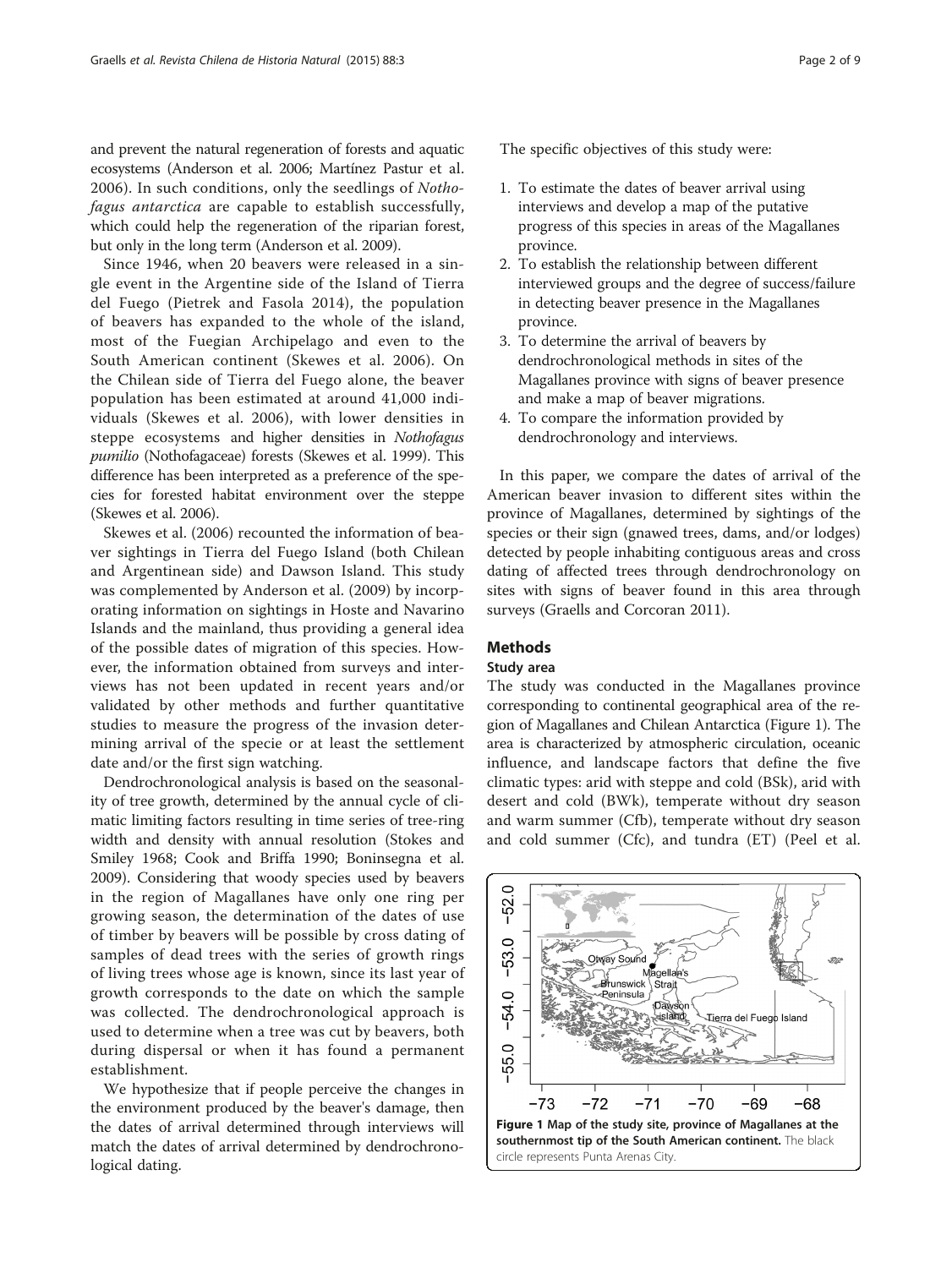[2007](#page-7-0)). The surveyed area considers the five climatic types. Sites dendrochronologically sampled were associated with cold-temperate environments (Ckc). The vegetation in these environments is represented by mixed forest of N. pumilio and N. antarctica (Nothofagaceae) in the upper band, Magellanic deciduous forest of N. pumilio and Nothofagus betuloides (Nothofagaceae) evergreen forest at the bottom (Correa [1998](#page-7-0)).

#### Interviews

We estimated the perception of the date of arrival of beavers on the South American continent through interviews made in the Punta Arenas County, since this was the only county with a confirmed presence of beavers (Graells and Corcoran [2011\)](#page-7-0). We used a questionnaire followed by a semi-directive interview (Huntington [2000](#page-7-0)), with the objective to survey most of the properties in the County. In order to do this, we went door to door in every house where someone was found and interviewed them. The questionnaire inquired about the presence or suspected presence of beavers or their signs, the date they saw the first beaver sign, considering presence of cut trees, dams, and/or beaver lodges. We established an area of perception in a range of 10 km of each surveyed property. The interviews were conducted face to face at the moment of the visit without announcement with landowners, tenants, and workers in agricultural and livestock farms, workers engaged in tourism, officials of armed forces and police, among others. The main activity of the individuals was recorded. We did not use maps during our interviews, because according to our experience, people working in sheep ranching in Magallanes, who possess low educational level, are intimidated by maps and get confused within their own geographical space when they look at them.

We used the oldest dates reported by the respondents as the estimated date of arrival for each river in the province and developed a map to visualize the possible route of arrival of beavers to the continent and their migration within it. For that purpose, we used the program DIVAGIS (Hijmans et al. [2004](#page-7-0)).

To estimate the relationship between the activity of the inhabitants and their success in detecting the presence or absence of beavers, we analysed 62 surveys. The surveyed people were categorized according to their main activity: owner of a small property  $(≤5$  hectares), worker of a small property, owner of a large property (>5 hectares), worker of a large property, and visitor to a large property. We quantified the number of successes and errors at detecting the presence or absence of beaver sites by verifying suspicions by prospecting the river on foot (Graells and Corcoran [2011](#page-7-0)).

To establish if the ability to detect the presence of beavers is independent of the activity of the inhabitant or the size of the property, we performed a Fisher's exact independency test to see if there is a relationship between activities carried out by the respondents and the degree of correspondence of the responses to the presence of beavers and their actual presence. We also perform a chi-square test to determine differences in the correspondences of responses in large or small farms.

#### Dendrochronology

To estimate empirically the time of arrival of beavers into the Magallanes province, we sampled six of the eight sites prospected by Graells and Corcoran ([2011](#page-7-0)), leaving out the Sanhueza Hotel (HS) as the only steppe site which did not have Nothofagus stumps and the sector of San Juan River (SJ), which was less than 10 km away from the San Pedro site and was far more difficult to sample because the beaver lodge was in the middle of a peat bog (Figure [2\)](#page-3-0).

In each of the six sites, two cores were taken from each of 12 living trees ( $n = 144$ ) using increment borers (HAGLOF, Sweden), and 7 to 12 cross sections of trees cut by beavers (depending on availability of the site and the conditions in which they were by the decomposition of wood) were collected. There were two types of sampling sites: In areas where beaver dams and/or lodges were found, samples were taken from living trees and stumps within a radius of 20 m from the lodge. When no beaver lodge or dam was found, we choose randomly a stump and sampled on an approximate 20-m radius from it.

Core samples were stored in plastic straws and cross sections in paper bags and properly identified per site; both were taken to the Dendrochronology Laboratory of CEQUA, a regional research center based on Punta Arenas.

The increment cores were mounted in wooden supports (Stokes and Smiley [1968](#page-8-0); Phipps [1985](#page-7-0)) and fixed using a water-soluble glue, maintaining the correct alignment between the mount and the cells in the core. The core was hold in place with adhesive tape while the glue sets. Finally, increment cores and cross sections were prepared using a rotary-sanding tool through a range of grit size from 100 to 700 (Pilcher [1990](#page-7-0)).

After obtaining a clear exposition of the growth rings, their measurements were performed under a stereomicroscope using a ×15 magnification. The width of each ring was measured and recorded digitally (VELMEX, New York, USA). The ring-width series obtained from living and dead trees were analysed using the program COFECHA (Holmes [1983](#page-7-0)). This computer program allowed us to detect errors in assigning ages of samples, generate a reference series or average for samples of living trees, and compare growth patterns of living trees (of known age) and dead (age unknown), allowing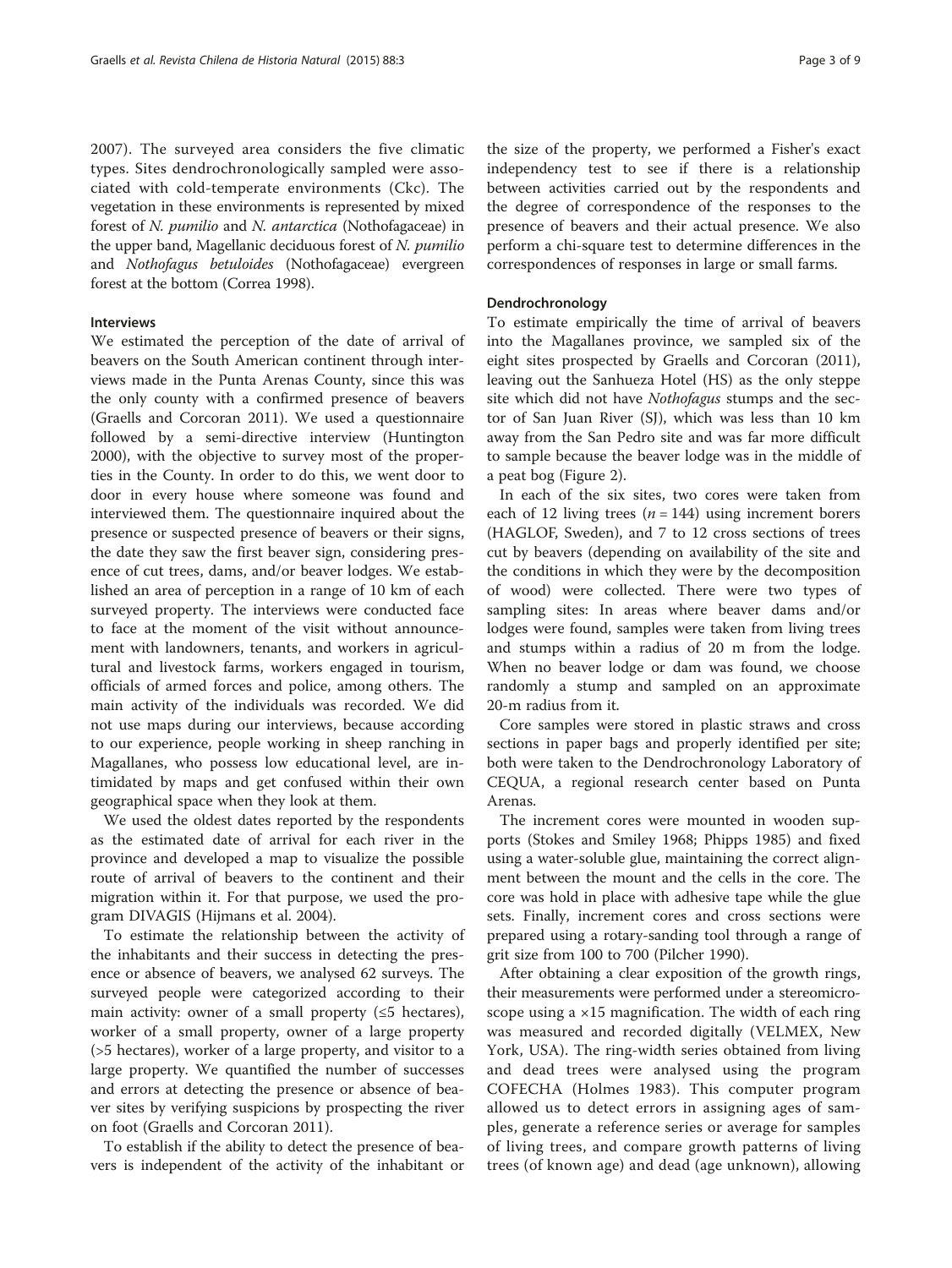<span id="page-3-0"></span>

us to assign the date of death to the latter (Stokes and Smiley [1968\)](#page-8-0).

The dates of the invaded sites obtained by dendrochronology were used to make a map with DIVAGIS. Using these dates, the likely route of arrival of the beavers to the mainland and their migration routes were inferred.

#### Comparing surveys and dendrochronology

To compare the oldest dated years obtained by both methods for each sample site, the years obtained by dendrochronology were considered as the independent variable and the dates obtained by surveys, as the dependent variable. The degree of dependency was tested by simple linear regression, considering an  $\alpha$  of 0.05.

### Results

#### Interviews

A total of 62 surveys were conducted in the Magallanes province. Nine of the respondents reported at least a suspicion of beaver presence. Reported dates of the first sightings for suspected or confirmed presence of beavers were available for six sites (Table 1). These dates were considered as the tentative arrival dates of beavers at each site and were used to generate a hypothetical map of beaver dispersal from known points of presence on the islands of Tierra del Fuego and Dawson and movement across the continent (Figure [3\)](#page-4-0)

The map created from the dates obtained from the surveys suggests a possible migration route from Caleta River to the Strait of Magellan. The migration of Castor canadensis would have occurred from Caleta River

crossing through Parrillar Lake and then dispersed by rivers that flow into the Strait of Magellan. The data do not rule out the possibility of beavers crossing from the islands of Tierra del Fuego and Dawson.

Of the 62 survey respondents, there were 25 owners of small properties, 5 workers of small properties, 15 owners of large properties, 14 workers of large properties, and 3 visitors to large properties. Statistical analysis indicated that the ability to assess beaver presence was dependent on the activity of the respondent  $(P = 0.00033)$ . Owners of larger properties were more successful at properly assessing beaver presence than other groups, with 93% of accuracy (Figure [4\)](#page-4-0). On the other hand, owners of small parcels were the least successful group, with only 36% of the group properly evaluated the presence of beavers. Most differences were false negatives, i.e., the respondents were unaware of beaver presence within their premises or nearby areas.

|  |  |                                               | Table 1 The sites for which respondents indicated the |  |
|--|--|-----------------------------------------------|-------------------------------------------------------|--|
|  |  | presence of beaver on the Brunswick Peninsula |                                                       |  |

| Site                  | <b>Estimated time of arrival</b><br>through surveys (year) |
|-----------------------|------------------------------------------------------------|
| Los Patos Brook       | 2011                                                       |
| Blanco River area     | 2010                                                       |
| San Pedro Rriver area | 2008                                                       |
| Yumbel Rivera area    | 2008                                                       |
| Parrillar Lake        | 1994                                                       |
| Caleta River          | 1991                                                       |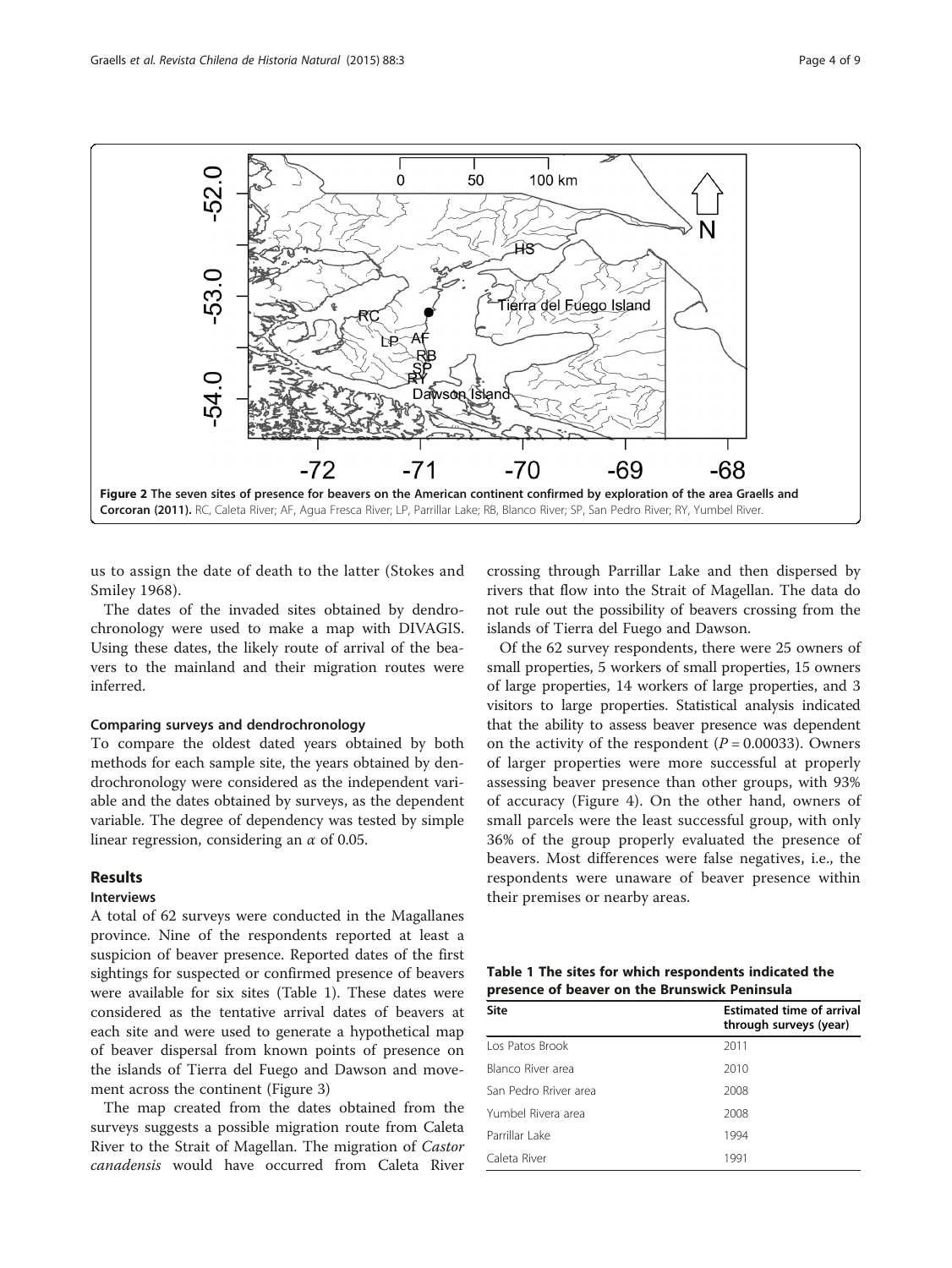<span id="page-4-0"></span>

#### Dendrochronology

Of the 144 cores collected, 135 were used to develop the reference series for each of the six sites. Nine cores were discarded because excess moisture and/or state of decay. Using those reference series, 107 trees cut by beavers were successfully cross dated. The average correlation with the reference series obtained for each site was 0.418. At least eight trees were used on each site for the reference series determination (9.5 trees on average). On average, 17.83 trees cut by beavers were cross dated on each site, but only the samples that showed a correlation of 0.320 or higher were kept, resulting in a range of two to eight dated samples per site (Table [2\)](#page-5-0).

For each site, the oldest date of the samples with a correlation index of 0.330 or higher was determined (Table [3\)](#page-5-0). On the eastern shore of the Brunswick Peninsula (closest continental coastline to Tierra del Fuego), the San Pedro River had the oldest recorded beaver activity with trees being cut in 1968 (correlation with the reference series of 0.660). Then, proceeding from oldest to most recent sites, we have Blanco and Yumbel Rivers since 1976  $(r = 0.485$  and 0.780, respectively) and the Agua Fresca River from 2010  $(r = 0.840)$ . Inland of the Brunswick Peninsula, Parrillar Lake cut trees indicate beaver activity at least since 1996 ( $r = 0.330$ ). On the western shore of Brunswick Peninsula (further away from Tierra del Fuego Island), we only have the Caleta River, where the oldest recorded activity was determined to be in 1986  $(r = 0.380)$ .

The oldest dates found for tree cutting from each site were considered as an estimation for the date of arrival to the area. Arrival dates were used to infer a map of beaver dispersal from nearby points with known presence of beaver on Tierra del Fuego and Dawson Islands and movement across the continent (Figure [5\)](#page-5-0).

The inferred migration route (Figure [5\)](#page-5-0) indicates that the first beavers to reach the Brunswick peninsula probably crossed to the area of San Pedro River from Dawson Island on 1968, the Yumbel and Blanco River could also be crossings from Dawson or Tierra del Fuego or from a secondary migration from the San Pedro River. The

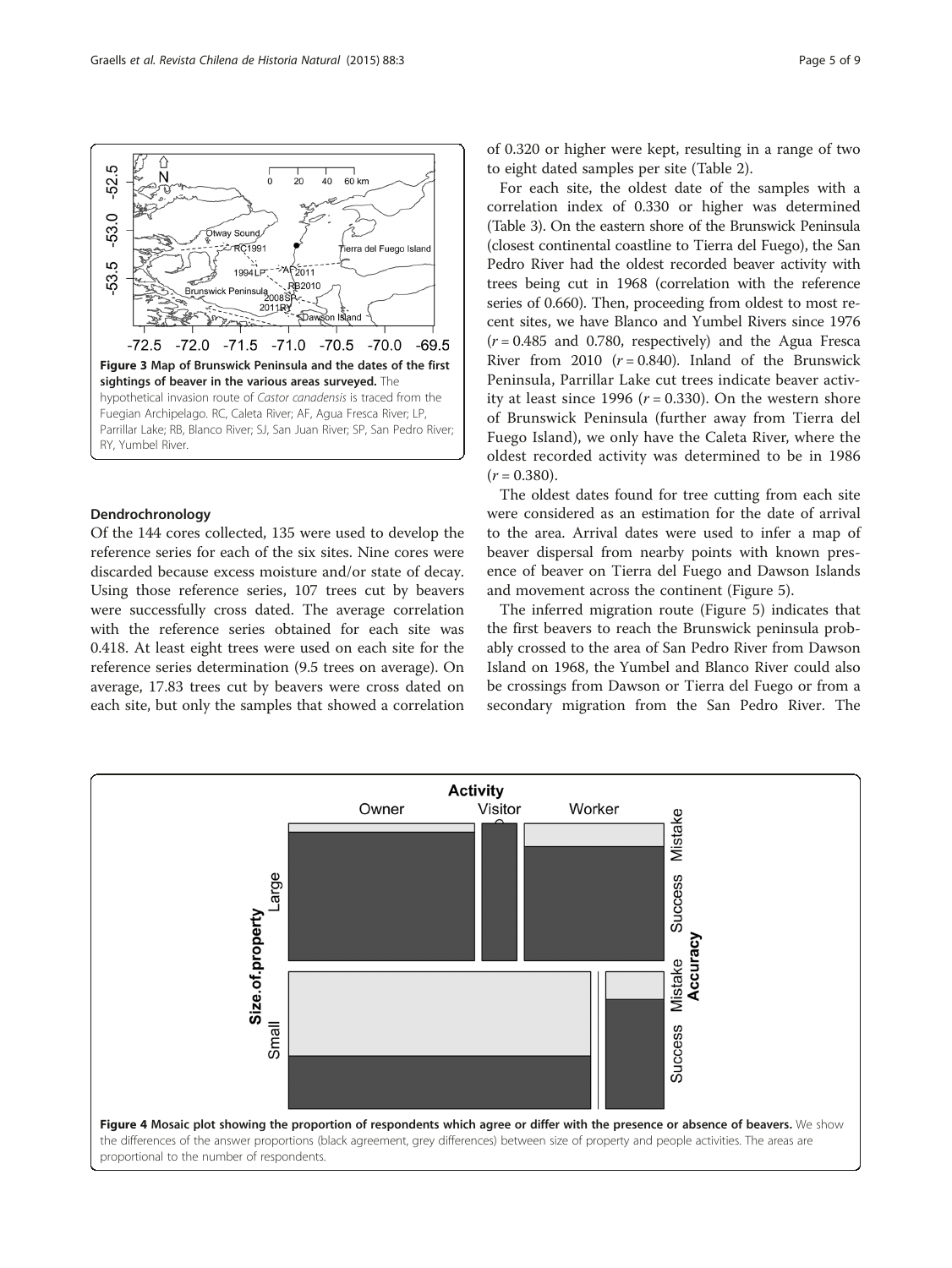<span id="page-5-0"></span>

| Table 2 Summary of the six sites where the               |
|----------------------------------------------------------|
| dendrochronological sampling for living trees and beaver |
| stumps was performed                                     |

| <b>Site</b>             | <b>Number</b><br>of living<br>trees<br>samples | Correlation<br>index with<br>the master<br>series | <b>Number</b><br>of living<br>trees<br>used for<br><b>Cross</b><br>dating | <b>Number</b><br>of<br>samples<br>from<br>stumps | Number of<br>samples<br>with a<br>correlation<br>index<br>>0.330 |
|-------------------------|------------------------------------------------|---------------------------------------------------|---------------------------------------------------------------------------|--------------------------------------------------|------------------------------------------------------------------|
| Caleta<br>River         | 23                                             | 0.365                                             | 10 <sup>°</sup>                                                           | 16                                               | 6                                                                |
| Parrillar<br>Lake       | 24                                             | 0.324                                             | 9                                                                         | 16                                               | 2                                                                |
| Agua<br>Fresca<br>River | 22                                             | 0.405                                             | 10                                                                        | 20                                               | 2                                                                |
| Blanco<br>River         | 22                                             | 0.473                                             | 8                                                                         | 18                                               | 8                                                                |
| San<br>Pedro<br>River   | 24                                             | 0.397                                             | 10                                                                        | 16                                               | 7                                                                |
| Yumbel<br>River         | 20                                             | 0.408                                             | 10                                                                        | 21                                               | 8                                                                |
| Total                   | 135                                            |                                                   | 57                                                                        | 107                                              | 33                                                               |
| Average                 | 22.5                                           | 0.418                                             | 9.5                                                                       | 17.8                                             | 5.5                                                              |

Sample numbers and correlation coefficients obtained by cross dating are indicated.

Caleta River was probably reached using a transpeninsular route going through Parrillar Lake since there is no presence of beaver in nearby islands. The migratory route suggests that the presence of beavers in the Agua Fresca River could be due to a migration from Parrillar Lake or a late crossing from Tierra del Fuego in 2010.

#### Comparison of surveys and dendrochronology

There were five sites where dating by both methods was possible Yumbel (RY), Blanco (RB), San Pedro (SP), and Caleta (RC) Rivers in addition to Parrillar Lake;

Table 3 Sites of beaver presence in Brunswick Peninsula and stimated date of arrival obtained by dendrochronology

| Site                    | Code of the<br>sample          | <b>Correlation index</b><br>of the simple with arrival through<br>the master series | <b>Estimated time of</b><br>cross dating |
|-------------------------|--------------------------------|-------------------------------------------------------------------------------------|------------------------------------------|
| Caleta River            | <b>RC1V1</b>                   | 0.380                                                                               | 1986                                     |
| Parrillar Lake          | LP1V5                          | 0.330                                                                               | 1996                                     |
| Agua Fresca River AF1V4 |                                | 0.840                                                                               | 2010                                     |
| Blanco River            | RB <sub>1V1</sub>              | 0.485                                                                               | 1976                                     |
| San Pedro River         | SP <sub>1</sub> V <sub>4</sub> | 0.660                                                                               | 1968                                     |
| Yumbel River            | <b>RY1V6</b>                   | 0.780                                                                               | 1976                                     |



consequently, it was possible to make a methodological comparison through a simple linear regression. Although the relationship between dates determined by the two methods showed a negative trend, it was not significant  $(P = 0.238)$ .

#### **Discussion**

The invasion of Castor canadensis is a good model to monitor the development of a biological invasion. First, beavers leave a trail of dams and cut trees which are samples suitable for dendrochronological analysis (Muller-Schwarze and Sun [2003\)](#page-7-0). Also, the Magellanic forest, either evergreen or deciduous, is almost monospecific with dominant species like N. pumilio and N. betuloides, which do not regenerate from stumps (Pisano [1977](#page-7-0)), thereby facilitating species identification, and an ideal system for cross dating in order to estimate the beaver migration paths. This system allowed us to date invaded sites that previously were dated only through surveys (Skewes et al. [2006;](#page-7-0) Anderson et al. [2009\)](#page-7-0).

Although surveys provide valuable information on the perceptions of the community, the time required for people to notice changes in nature has not been considered, and this work shows that there is a significant but not constant delay. Estimated dates of first sighting and dendrochronology were mismatched. Even though both solutions are possible, the migration route established through the dates obtained by dendrochronology is shorter than that of obtained by interviews. According to the principle of parsimony (Baker [2003](#page-7-0); Baker [2007](#page-7-0); Mayo-Wilson [2009\)](#page-7-0), the route determined by interviews could be considered it less likely than the one determined by dendrochronology. Moreover, the analysis of surveys indicates that the activity of a respondent is predictive of the congruence of dates between dendrochronology and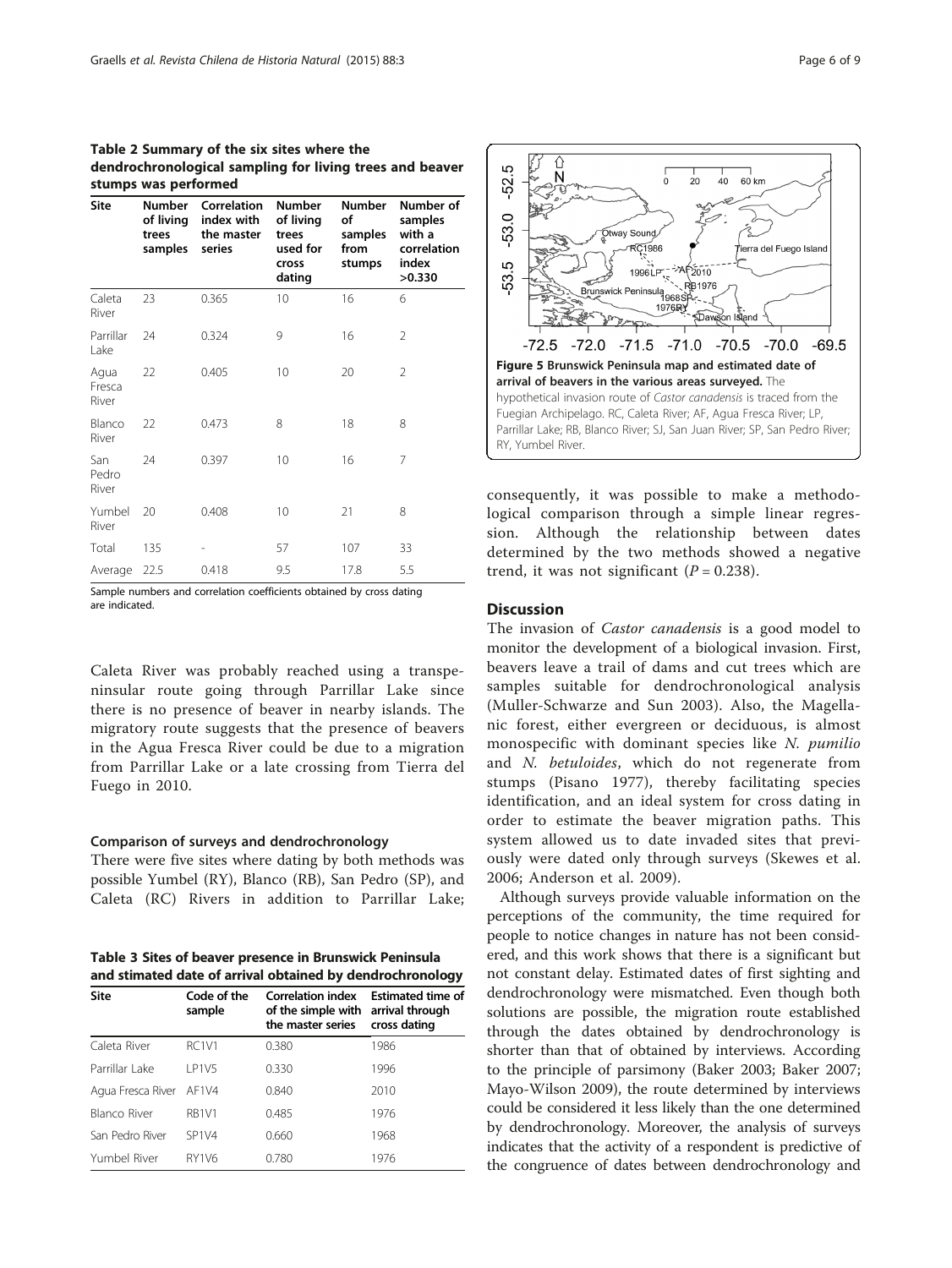the interviews (Figure [4\)](#page-4-0). While the owners and employees of large and small properties alike usually inspect their property, owners of large properties go through more area, giving them a sampling advantage over owners and employees of small sites.

Dendrochronological analysis provides a systematic methodology that resulting in absolute dates of beaver arrival, where each sample of a tree cut by beavers is cross dated with a reference series of living trees, giving a correlation value. Although we worked using high correlation values (0.330 or higher), there are parameters that can limit the sampling methodology. For example, in two of the sites studied (Caleta River and San Pedro River), all the trees cut by beavers were sampled (while in Yumbel River and Parrillar Lake approximately 10% of the trees were sampled, with 50% and 20% of the trees on the Blanco River and Agua Fresca River sites, respectively). When the arrival dates were estimated, we assumed to have sampled the oldest felled tree, but as the percentage of trees sampled decreases so does the probability of finding the oldest cut tree. We tried to minimize this possible flaw by selecting the oldest looking stumps and sampling cut trees located closer to the river. Despite these considerations, Parrillar Lake presented sampling issues, because we were only able to sample an estimated 10% of the trees, resulting in a 10% probability of finding the oldest tree. This problem resulted in the oldest date determined by dendrochronology (1996) being later to the date detected by surveys (1994), probably because the oldest cut tree was not among the selected samples.

Considering this source of bias, the sampling of sites with low numbers of felled trees, in which all trees cut by can be accomplished, generates a greater dating accuracy of the migration route. However, loss of information can also occur from moisture conditions that accelerate the process of rotting stumps (possibly the oldest trees cut on each site) or by increasing the probability of error measuring growth rings due to adverse weather conditions (six of the eight samples had this problem in Parrillar Lake). Despite the potential drawbacks of the method, which determines the specific dates for each sampled tree, the oldest date among them is selected as an estimation of the date of arrival of beavers on a site, independent of the presence, activity, or concerns of the human inhabitants. Also, the net effect of these biases will always result in underestimation of antiquity of the date of arrival at a given site, that is, we can only make one type of mistake: by estimating that beavers arrived to a site later than the real date of arrival. Using these specific dates, we were able to establish a map that presents a plausible migration path which is more parsimonious than the map developed using surveys. This migratory route, besides being the shortest, shows a relationship with the geography of the

peninsula, where the progress of migration is related to the connection between the basins. Thus, the arrival of beavers between 1968 and 1976 and its progress towards Parrillar lagoon after the arrival in Caleta River and Parrillar and to Agua Fresca River is more likely than the dispersion from Rio Blanco directly to Rio Agua Fresca where there are no rivers that communicate them.

#### Conclusions

Given the differences between dates established via dendrochronology and interviews in the province of Magallanes, we can assume in general that the dates established for Tierra del Fuego using surveys (Skewes et al. [2006](#page-7-0); Anderson et al. [2009](#page-7-0)) should also have a delay in their estimation of the time of arrival for beavers. Therefore, the only reliable dates for the invasion would be the date of introduction to Tierra del Fuego in 1946 and the dates of arrival to the province of Magallanes in 1968. This work succeeds in presenting the first reliable map of migration for this invasive species in the Brunswick peninsula, showing an error of 26 years in the arrival of this species to the continent, rejecting previous hypothesis about continental settlement beavers.

Dendrochronology is a potential tool that has several uses for policy makers, eradication, and conservation planners, because the number of trees killed by this specie for a specific year and area could serve as an indicator of the abundance of this species or another species causing tree mortality.

Considering beavers alone, this technique could be useful in monitoring populations in eradication programs for the specie which are being planned for Europe (Lorvelec and Pascal [2005;](#page-7-0) Genovesi et al. [2012;](#page-7-0) Parker et al. [2012](#page-7-0)) and South America (Choi [2008;](#page-7-0) Parkes et al. [2008;](#page-7-0) Menvielle et al. [2010](#page-7-0)), to monitor the advance and activity of the same invasive species in Asia (Saveljev and Safonov [1999](#page-7-0)) and to monitor the reintroduced populations of both Castor canadensis and Castor fiber (Macdonald et al. [1995](#page-7-0); Halley [2011;](#page-7-0) Baldwin [2013](#page-7-0); Gibson and Olden [2014\)](#page-7-0). This could also help in studying the populations of pest species which attack woody species such as bark beetles (Hadley and Veblen [1993;](#page-7-0) Fettig et al. [2006;](#page-7-0) Schwilk et al. [2006](#page-7-0)) or other herbivores and/or pathogens producing tree mortality (Augspurger [1984](#page-7-0); Schowalter et al. [1986](#page-7-0); Christensen et al. [1995;](#page-7-0) Cannicci et al. [2008](#page-7-0)).

#### Competing interests

The authors declare that they have no competing interests.

#### Authors' contributions

GG conceived the study and the design, worked in the acquisition of data, analysis and interpretation of data, and did most of the drafting of the manuscript. DC participated in the study's design, coordination, data acquisition, and analysis and helped to draft the manuscript. JCA has been involved in drafting the manuscript and revising it critically for important intellectual content and has given final approval of the version to be published. All authors read and approved the final manuscript.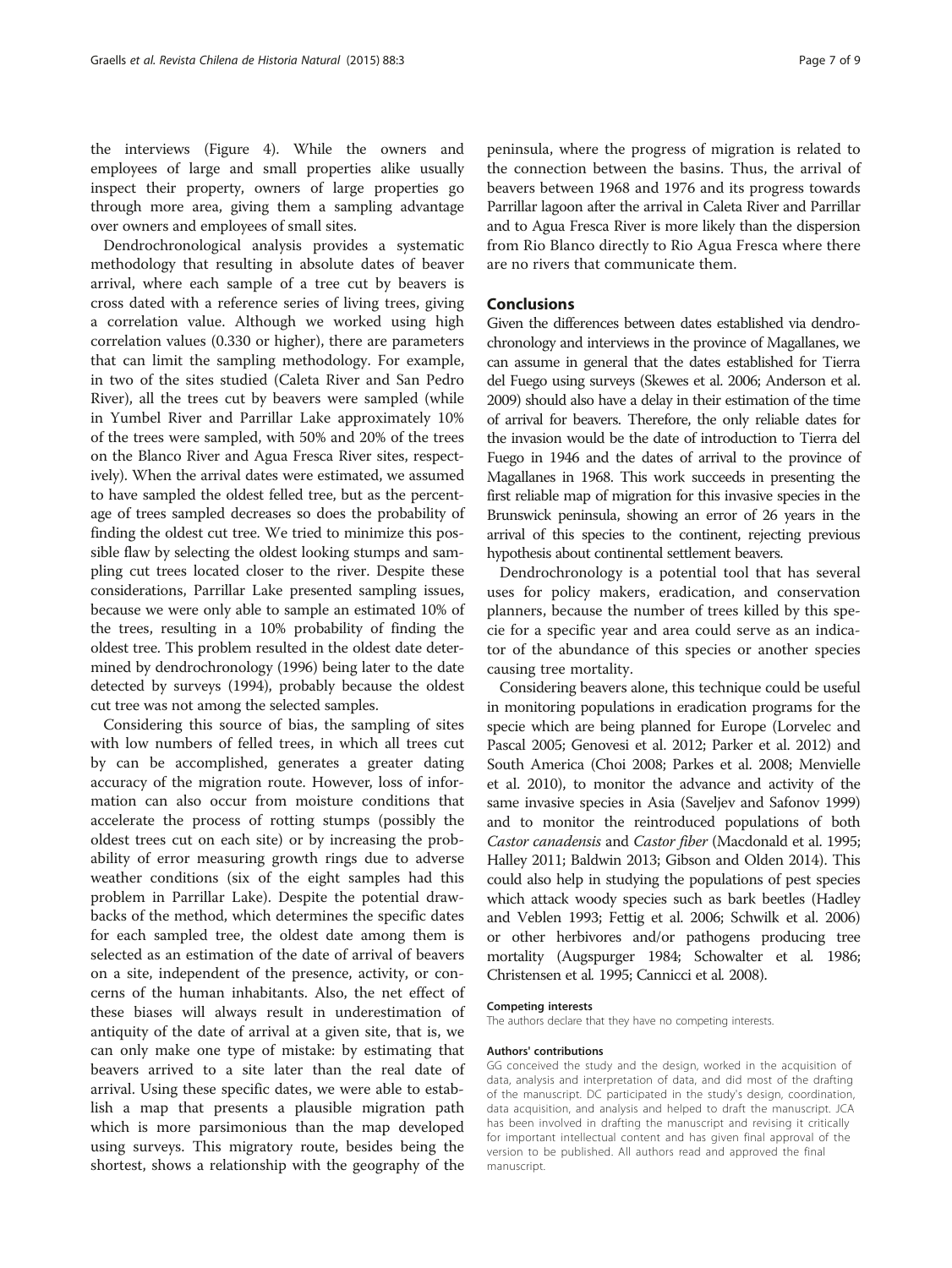#### <span id="page-7-0"></span>Acknowledgements

We acknowledge Center for Quaternary Studies (CEQUA) by facilitating the dendrochronological measuring instruments, Carla Henriquez, and CONAF staff, particularly Alejandra Silva and rangers of Parrillar Lake, by sampling permissions. We thank SAG for funding part of this work through Public Bidding No. 1162-4-LE11, project "Survey and control of new outbreaks of Castor canadensis in the province of Magallanes", especially Nicolás Soto and José Luis Cabello, LucoMolina by the audio-visual production and fieldwork support, and all the family for their unconditional support. GG thanks CONICYT Msc scholarship 2012. This is a contribution to the research program PMI MAG1203 "Gaia-Antártica: conocimiento y cultura antártica" of the Universidad de Magallanes.

#### Author details

<sup>1</sup>Universidad de Magallanes, Avenida Bulnes 01855, Punta Arenas 621 0427, Chile. <sup>2</sup>Pontificia Universidad Católica de Chile, Avda. Libertador Bernardo O'Higgins 340, Santiago 833 1010, Chile.

#### Received: 10 October 2014 Accepted: 11 January 2015 Published online: 05 February 2015

#### References

- Anderson CB, Griffith CR, Rosemond AD, Rozzi R, Dollenz O (2006) The effects of invasive North American beavers on riparian plant communities in Cape Horn, Chile: do exotic beavers engineer differently in sub-Antarctic ecosystems? Biol Conserv 128:467–474
- Anderson CB, Martinez-Pastur G, Lencinas MV (2009) Do introduced North American beavers Castor canadensis engineer differently in southern South America? An overview with implications for restoration. Mammal Rev 39:33–52
- Augspurger CK (1984) Seedling survival of tropical tree species: interactions of dispersal distance, light-gaps, and pathogens. Ecology 65:1705–1712
- Baker A (2003) Quantitative parsimony and explanatory power. Br J Philos Sci 54:245–259
- Baker A (2007) Occam's razor in science: a case study from biogeography. Biol Philos 22:193–215
- Baldini A, Oltremari J, Ramírez M (2008) Impacto del castor (Castor canadensis, Rodentia) en bosques de lenga (Nothofagus pumilio) de Tierra del Fuego, Chile. Bosque Valdivia 29:162–169
- Baldwin J (2013) Problematizing beaver habitat identification models for reintroduction application in the Western United States. Yearb Assoc Pac Coast Geogr 75:104–120
- Boninsegna JA, Argollo J, Aravena JC, Barichivich J, Christie D, Ferrero ME et al. (2009) Dendroclimatological reconstructions in South America: a review. Palaeogeogr Palaeoclimatol Palaeoecol 281:210–228
- Cannicci S, Burrows D, Fratini S, Smith TJ III, Offenberg J, Dadouh-Guebas F. (2008) Faunal impact on vegetation structure and ecosystem function in mangrove forests: a review. Aquat Bot 89:186–200
- Choi C (2008) Tierra del Fuego: the beavers must die. Nature 453:968–968 Christensen KM, Whitham TG, Keim P (1995) Herbivory and tree mortality across
- a pinyon pine hybrid zone. Oecologia 101:29–36 Cook ER, Briffa K (1990) Data Analysis. In: Cook ER, Kairiukstis LA (eds) Methods in dendrochronology: applications in the environmental sciences. Springer
- Science & Business Media, Berlin, pp 40–50 Correa MN (1998) Flora patagónica, Primera. Colección científica del Instituto
- Nacional de Tecnología Agraria, Buenos Aires Curtis PD, Jensen PG (2004) Habitat features affecting beaver occupancy along
- roadsides in New York state. J Wildl Manag 68:278–287 Fettig CJ, McMillin JD, Anhold JA, Hamud SM, Borys RR, Dbney CP et al. (2006)
- The effects of mechanical fuel reduction treatments on the activity of bark beetles (Coleoptera: Scolytidae) infesting ponderosa pine. For Ecol Manag 230:55–68
- Genovesi P, Carnevali L, Alonzi A, Scalera R (2012) Alien mammals in Europe: updated numbers and trends, and assessment of the effects on biodiversity. Integr Zool 7:247–253
- Gibson PP, Olden JD (2014) Ecology, management, and conservation implications of North American beaver (Castor canadensis) in dryland streams. Aquat Conserv Mar Freshw Ecosyst 24:391–409
- Graells G, Corcoran D (2011) Informe final proyecto prospección y control de nuevos focos de Castor canadensis en la Provincia de Magallanes. Servicio Agrícola y Ganadero, Punta Arenas
- Hadley KS, Veblen TT (1993) Stand response to western spruce budworm and Douglas-fir bark beetle outbreaks, Colorado Front Range. Can J For Res 23:479–491
- Halley DJ (2011) Sourcing Eurasian beaver Castor fiber stock for reintroductions in Great Britain and Western Europe. Mammal Rev 41:40–53. doi:10.1111/ j.1365-2907.2010.00167.x
- Hijmans RJ, Guarino L, Bussink C, Mathur P, Cruz M, Barrentes I et al. (2004) DIVA-GIS. Versión 4. Sistema de Información Geográfica para el análisis de datos de distribución de especies. Guía de usuario. Centro Internacional de la Papa, Lima, Perú. 83 p
- Holmes RL (1983) Computer-assisted quality control in tree-ring dating and measurement. Tree-Ring Bull 43:69–78
- Huntington HP (2000) Using traditional ecological knowledge in science: methods and applications. Ecol Appl 10:1270–1274
- Lorvelec O, Pascal M (2005) French attempts to eradicate non-indigenous mammals and their consequences for native biota. Biol Invasions 7:135–140
- Macdonald DW, Tattersall FH, Brown ED, Balharry D (1995) Reintroducing the European beaver to Britain: nostalgic meddling or restoring biodiversity? Mammal Rev 25:161–200, doi:10.1111/j.1365-2907.1995. tb00443.x
- Martínez Pastur G, Lencinas MV, Escobar J, Quiroga P, Malmierca L, Lizarralde M. (2006) Understorey succession in Nothofagus forests in Tierra del Fuego (Argentina) affected by Castor canadensis. Appl Veg Sci 9:143–154
- Mayo-Wilson C (2009) A game theoretic argument for Ockham's razor. Department of Philosophy, Carnegie Mellon University, Master's Thesis
- Menvielle MF, Funes M, Malmierca L, Ramadori D, Saavedra B, Schiavini A et al. (2010) American beaver eradication in the southern tip of South America: main challenges of an ambitious project. Aliens Invasive Species Bull 29: 9–16.
- Muller-Schwarze D, Sun L (2003) The beaver: natural history of a wetlands engineer, 1st edn. Comstock Publishing Associates, Ithaca, N.Y
- Parker H, Nummi P, Hartman G, Rosell F (2012) Invasive North American beaver Castor canadensis in Eurasia: a review of potential consequences and a strategy for eradication. Wildl Biol 18:354–365
- Parkes JP, Paulson J, Donlan CJ, Campbell K (2008) Control of North American beavers in Tierra del Fuego: feasibility of eradication and alternative management options. In: Advanced conservation strategies. Available via DIALOG [http://advancedconservation.org/library/parkes\\_etal\\_2008.pdf](http://advancedconservation.org/library/parkes_etal_2008.pdf). Accessed 8 Jun 2014
- Peel MC, Finlayson BL, McMahon TA (2007) Updated world map of the Köppen-Geiger climate classification. Hydrol Earth Syst Sci Discuss 4:439–473
- Phipps RL (1985) Collecting, preparing, crossdating, and measuring tree increment cores. US Geological Surveys, Water Resources Investigations Report 85: 4148
- Pietrek AG, Fasola L (2014) Origin and history of the beaver introduction in South America. Mastozool. Neotropical. (in press)
- Pilcher JR (1990) Sample preparation, cross-dating and measurement. In: Cook ER, Kairiukstis LA (eds) Methods in dendrochronology: applications in the environmental sciences. Springer Science & Business Media, Berlin, pp 40–50
- Pimentel D, Lach L, Zuniga R, Morrison D (2000) Environmental and economic costs of nonindigenous species in the United States. Bioscience 50:53–65
- Pisano E (1977) Fitogeografía de Fuego-Patagonia chilena. Instituto de la Patagonia, Punta Arenas
- Sala OE, Chapin FS, Armesto JJ, Berlow E, Bloomfield J, Dirzo R et al. (2000) Global biodiversity scenarios for the year 2100. Science 287:1770–1774
- Saveljev AP, Safonov VG (1999) The beaver in Russia and adjoining countries. In: Busher D (ed) Beaver protection, management, and utilization in Europe and North America. Plenum Publishers, New York, pp 17–24
- Schowalter TD, Hargrove W, Crossley DA Jr (1986) Herbivory in forested ecosystems. Annu Rev Entomol 31:177–196
- Schwilk DW, Knapp EE, Ferrenberg SM, Keeley JE, Caprio AC (2006) Tree mortality from fire and bark beetles following early and late season prescribed fires in a Sierra Nevada mixed-conifer forest. For Ecol Manag 232:36–45
- SERVICIO AGRICOLA Y GANADERO, Subdepartamento de vida silvestre DIPROREN (2011) LEGISLACIÓN La Ley de Caza y su Reglamento, 12th edn. Unidad comunicación y prensa, SAG, SAG, Santiago
- Skewes O, Gonzalez F, Olave R, Ávila A, Vargas V, Paulsen P et al. (2006) Abundance and distribution of American beaver, Castor canadensis (Kuhl 1820), in Tierra del Fuego and Navarino islands, Chile. Eur J Wildl Res 52:292–296